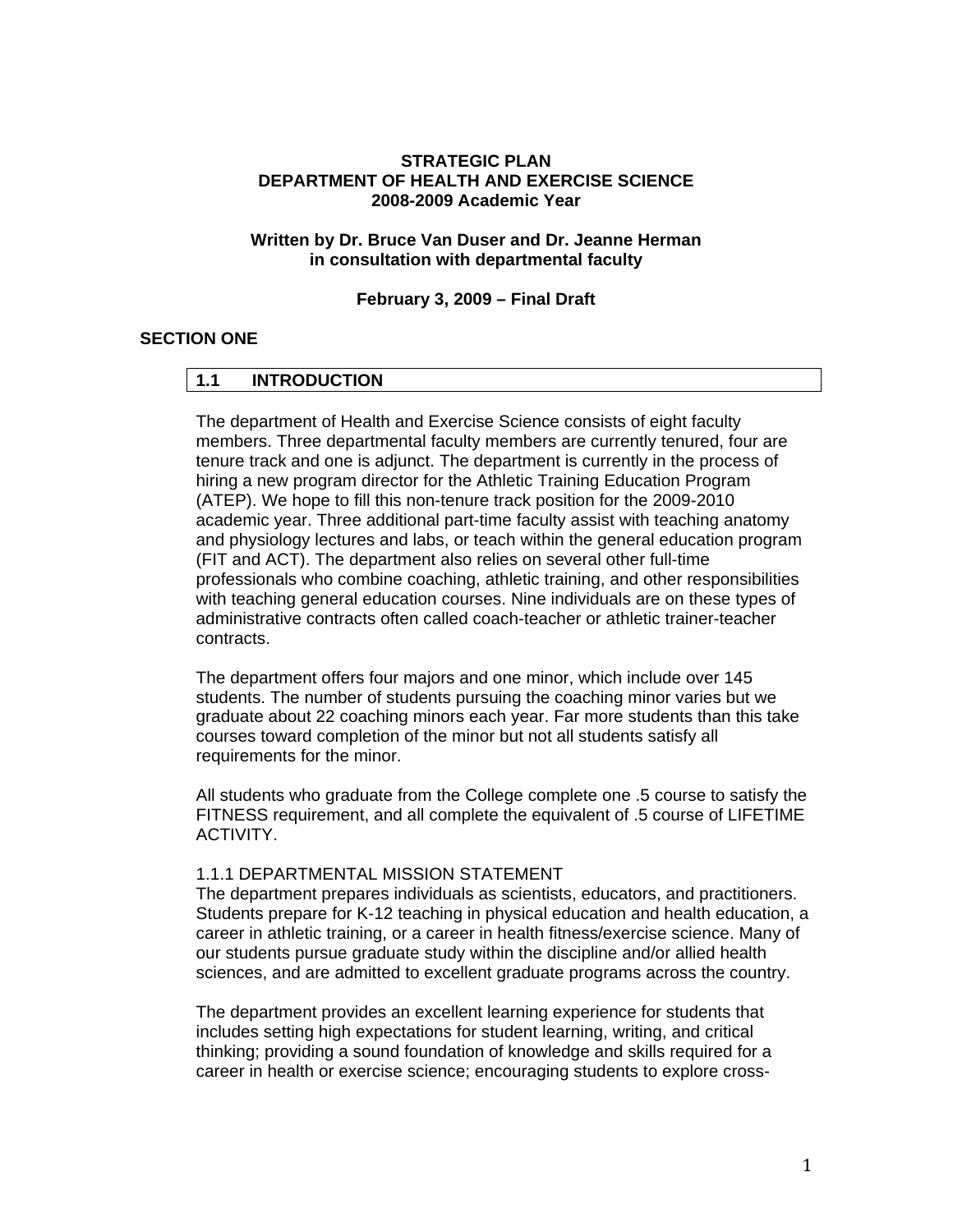disciplinary issues such as service, community, justice, and faith; and preparing students for graduate study.

Additionally, opportunities for students to engage in research and service learning are integrated across programs and majors.

In addition to the preparation of students within the major and minor, the department is committed to helping each student at Gustavus improve his or her knowledge and commitment to lifetime activity and wellness. The general education program offered by the department challenges students to engage in physical activity, improve fitness, and acquire the knowledge and skills needed to establish a healthy lifestyle.

Yet another important element within the mission of the department of Health and Exercise Science is to support the mission of the college by addressing global issues, vocation, service, justice, community, and excellence within the majors, and other courses offered by the department. As models, teachers, mentors, and members of the community, we encourage students to fully explore intellectual, physical, emotional, social, spiritual, and cultural dimensions of wellness, and to become life long learners.

And finally, the department values its role in providing service to the College. By offering FTS courses, writing courses, courses designed for students enrolled within elementary or secondary education, anatomy and physiology courses for students in other majors and allied health programs, the department illustrates a deep commitment to service.

#### 1.1.2 DEPARTMENTAL VISION

As a department, we hope to continue the process of strengthening each program. Exploring ways to broaden opportunities for majors will ensure that students are well prepared for careers in health and exercise science, and graduate study. In a world in which technology, global issues such as health care and environmental stewardship, and commitment to community necessitates cross-disciplinary knowledge and skills, the department must continue to seek ways to extend learning opportunities beyond the major and the classroom. By encouraging students to study abroad, participate in service learning opportunities, and reflect on vocation, we can better prepare students for life beyond their majors and careers.

To support student learning and achievement both in the classroom and through research, the department will maintain a classroom and departmental environment that focuses on the open exchange of ideas, positive and supportive relationships with students, and exploration of cross-disciplinary subject matter.

We hope to further expand student research opportunities across all majors and seek ways to financially support student research.

Furthermore, expanding the anatomy and physiology program through cadaver study and redefining laboratory experiences will be possible once the renovation of Lund Center is completed. The renovation of facilities is essential to ensure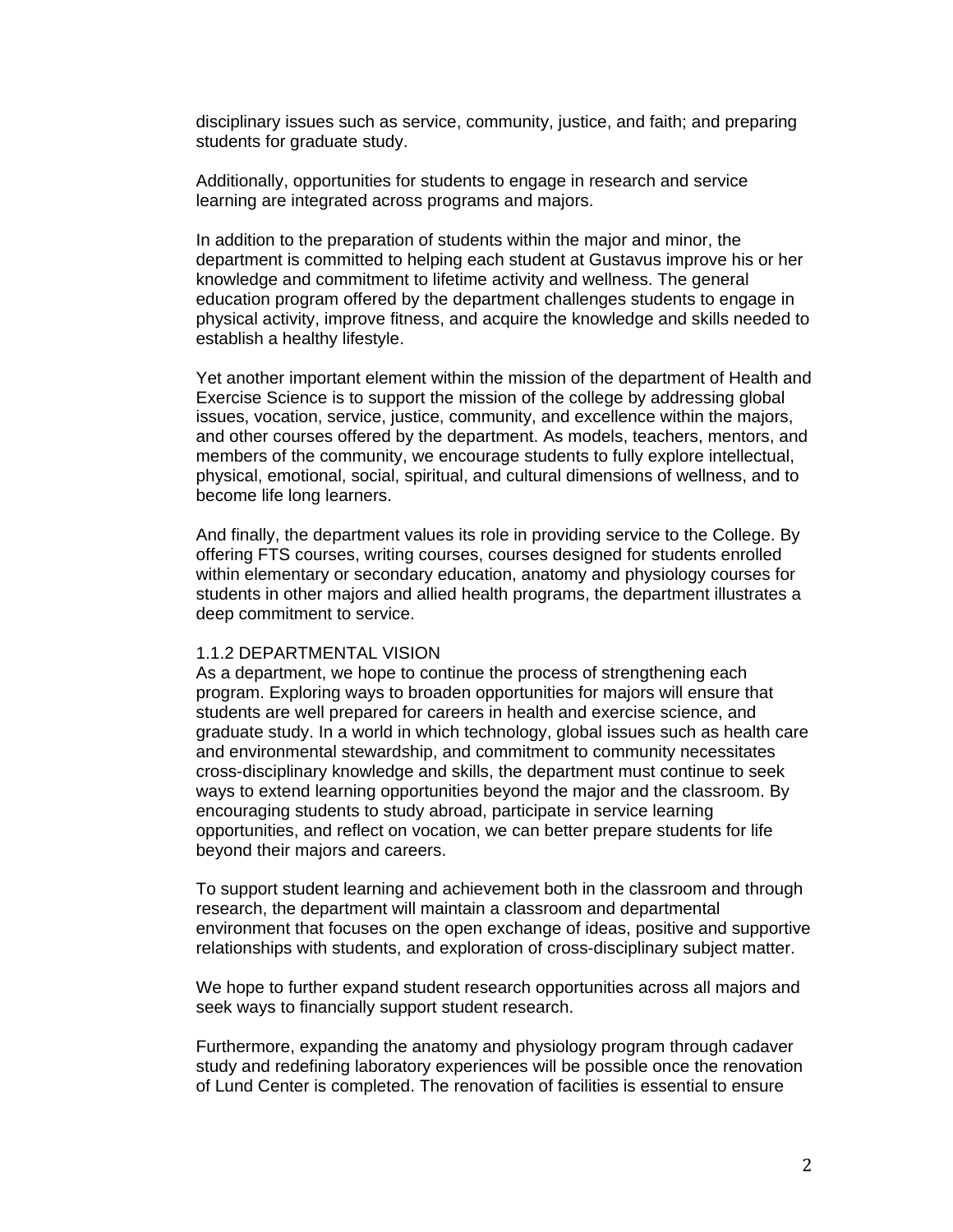that students have access to appropriate technologies, laboratories, and classrooms, and to promote student and faculty research.

#### 1.1.3 DEPARTMENTAL GOALS

Goal 1. Provide majors and a minor that effectively prepare students for a career within the discipline and for graduate study.

Goal 2. Facilitate student-faculty research, and provide mentoring to students who apply for graduate school admission.

Goal 3. Integrate within the majors and minor liberal learning skills including reading, writing, and speaking; appreciation of diversity and global issues; commitment to service; and critical thinking.

Goal 4. Facilitate exploration of personal and professional values that enable students to recognize the importance of lifelong learning and commitment to community and discipline.

Goal 5. Continue to support the College by offering courses that support majors within other departments and pre-professional programs.

Goal 6. Provide a quality general education program that includes opportunities for students to enhance personal fitness and health through acquisition of knowledge and skills needed to establish an active lifestyle that promotes wellness and prevents disease.

Goal 7. Secure appropriate funding to support further development of departmental programs and to purchase essential equipment.

## **1.2 PROGRAMS – MAJORS, DESCRIPTIONS, MISSION, GOALS**

## *1.2.1 ATHLETIC TRAINING EDUCATION PROGRAM (ATEP)*

#### **DESCRIPTION**

Gustavus Adolphus College offers a comprehensive curriculum program for students that are interested in the athletic training field. As only one of two athletic training education programs in Minnesota liberal arts institutions, we offer students the advantages of a liberal arts education along with the ability to earn national certification. Gustavus Adolphus College is Minnesota's second oldest accredited program, through the Commission on Accreditation of Athletic Training Education. Through a combination of core athletic training classes, clinical laboratory courses, and clinical experiences with 25 collegiate athletic teams at Gustavus, sport teams at St. Peter High School, outpatient rehabilitation clinics, Gustavus Student Health Services, and local clinics, students acquire knowledge and skills necessary to be successful in the profession of athletic training or other allied health care fields. After completion of the program students are well prepared to begin careers as athletic trainers in the multitude of settings utilizing certified athletic trainers to provide healthcare. Students are also well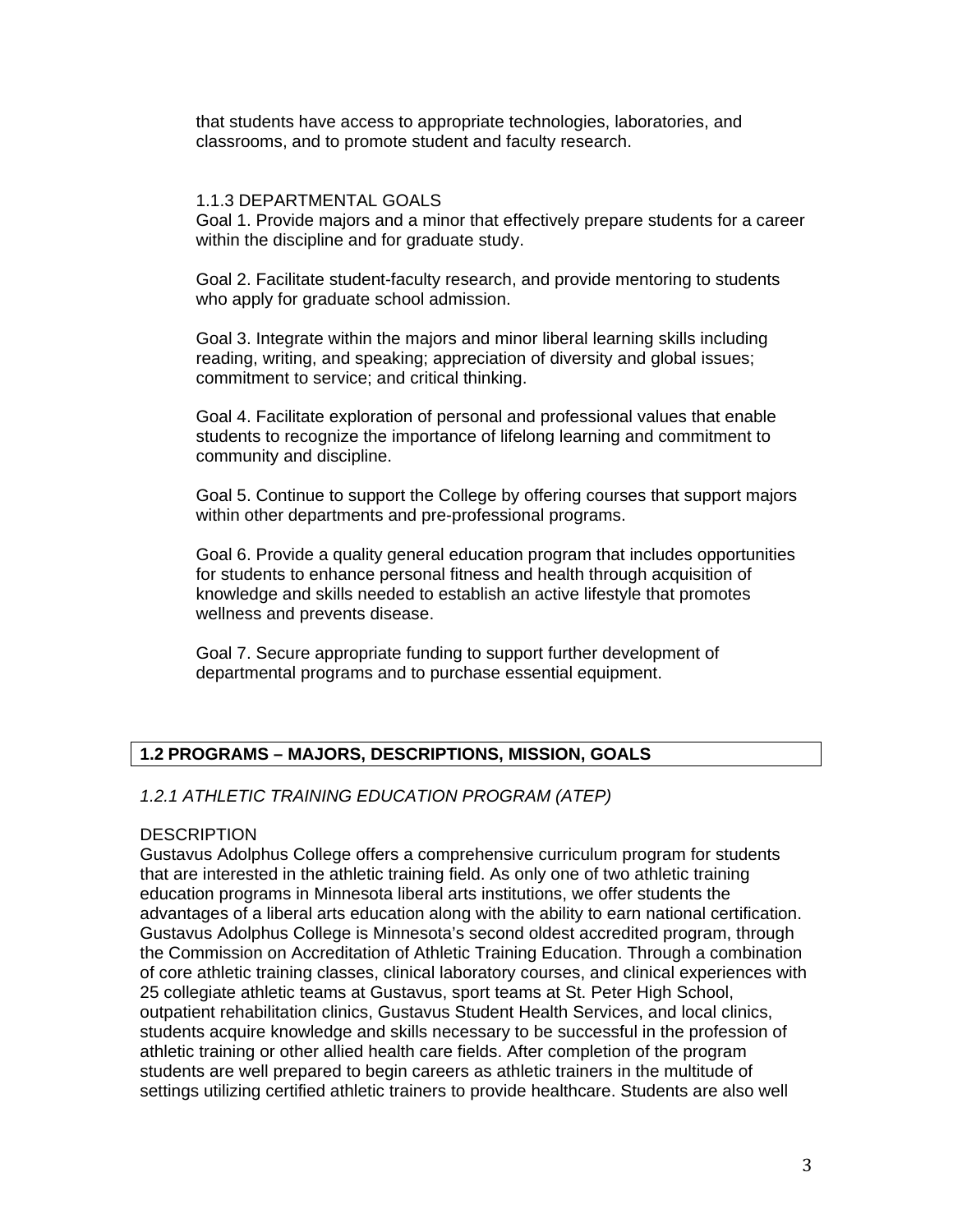prepared for graduate study in athletic training or related fields.

#### **MISSION**

Parallel to the Mission of Gustavus Adolphus College, the mission of the Athletic Training Education Program is to provide students with a comprehensive learning experience that leads to a mastery of athletic training educational competencies. Within the context of an interdisciplinary and broad general undergraduate education, the ATEP prepares students for a career within their chosen field and/or graduate study.

#### ATEP-GOALS

The graduate will:

Become a life-long learner and leader in athletic training.

Become a highly effective team member, critical thinker, decision maker, and problem solver.

Possess the knowledge and skills needed to contribute to the health and wellness of society.

Develop the knowledge and skills to successfully achieve national certification.

Acquire the basic knowledge, skills, and experience to understand and present current health related research.

Develop a commitment to community and professional service and the skills of leadership.

## *1.2.2 PHYSICAL EDUCATION MAJOR*

#### **DESCRIPTION**

Physical Education majors prepare for careers related to the study of human movement. This major is generally combined with a second academic major such as health education, teaching licensure, and a minor in coaching. Many graduates teach at the elementary or secondary level and some pursue graduate study in physical education or kinesiology related fields such as exercise physiology, adapted physical education, sports pedagogy, and sports management.

#### **MISSION**

The primary mission of the Physical Education major is to provide quality academic professional preparation for students in areas related to the study of human movement, especially as it supports the pursuit of life-long physical activity and well being. The program aims to prepare future leaders who will positively impact the health behaviors and physical well being of individuals and of society through the education and promotion of life-sustaining and life-enhancing pursuits. Study is broad based, with emphasis on motor skills, fitness, scientific principles, teaching strategies, and program development. The balanced program provides students with numerous experiences to enhance their professional development. The successful completion of the Physical Education major integrates the liberal arts and sciences with thorough professional preparation for students who are pursuing a career in teaching. The major embeds national and state competencies and standards to achieve on-going accreditation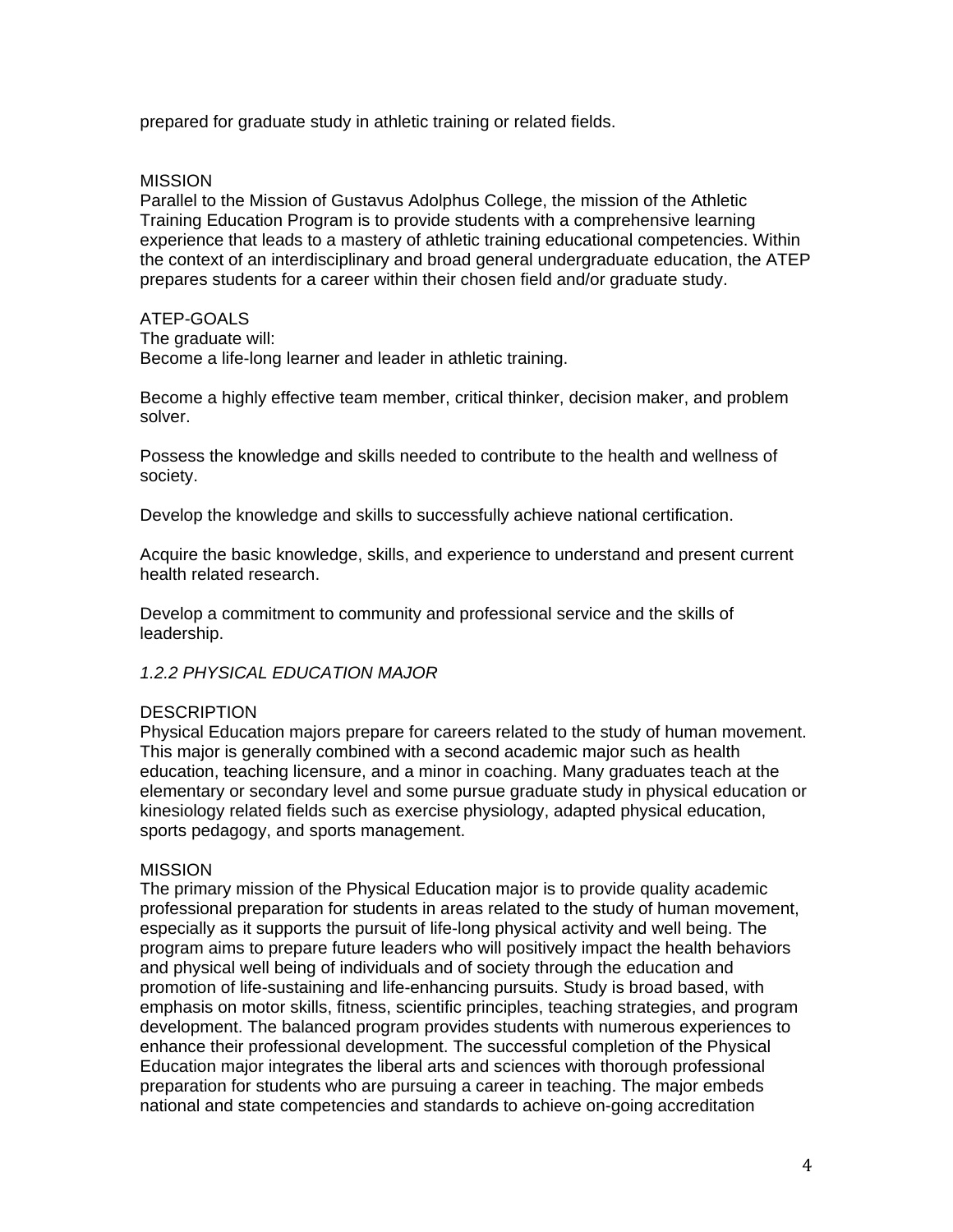through NCATE, the Minnesota Board of Teaching, and the National Association for Sport and Physical Education (NASPE).

### PHYSICAL EDUCATION MAJOR -GOALS

The graduate should:

1. Develop the knowledge and possess the skills needed to demonstrate mastery of professional competencies required by NASPE.

2. Participate in research endeavors related to physical education theory and practices both within and outside of the classroom.

3. Develop a professional disposition that exhibits excellence in relation to ethical behavior, community engagement, service to and advocacy for the physical education profession.

4. Integrate current trends and pedagogical practices into research-based philosophy, curriculum and program design as they apply to principles of life-long physical activity and well-being.

5. Develop cultural and social competence through an awareness and understanding of social justice issues and be able to effectively apply principles to future pursuits.

#### *1.2.3 HEALTH EDUCATION MAJOR*

#### **DESCRIPTION**

Majors in health education are preparing for secondary teaching, career opportunities with community health service organizations, and adult health education. The majority of students combine the health education major with a second major in a related field such as physical education, health fitness, or athletic training and complete the sequence of courses for teacher licensure. Students who go on to graduate school select programs in community or public health, school health, nutrition, or health promotion.

#### **MISSION**

The health education major prepares students to be life-long learners with a deep commitment to both individual and community health. They develop knowledge across the ten learning indicators established by Healthy People 2010, and can clearly articulate the need for balance among physical, emotional, social, mental, vocational, and spiritual well-being. In addition to a sound foundation of health-related knowledge, students acquire communication, decision-making, problem solving, critical thinking, technology, program planning, and other essential skills fundamental to teaching health education in varied settings. Students are well prepared for a career in public school teaching, community or public health, and/or graduate study in a related field.

HEALTH EDUCATION GOALS The graduate should:

Know current health-related research and concepts within the discipline, and value lifelong learning as a means to stay current within the field of health education.

Demonstrate proficiency related to the competencies for professional preparation within the discipline.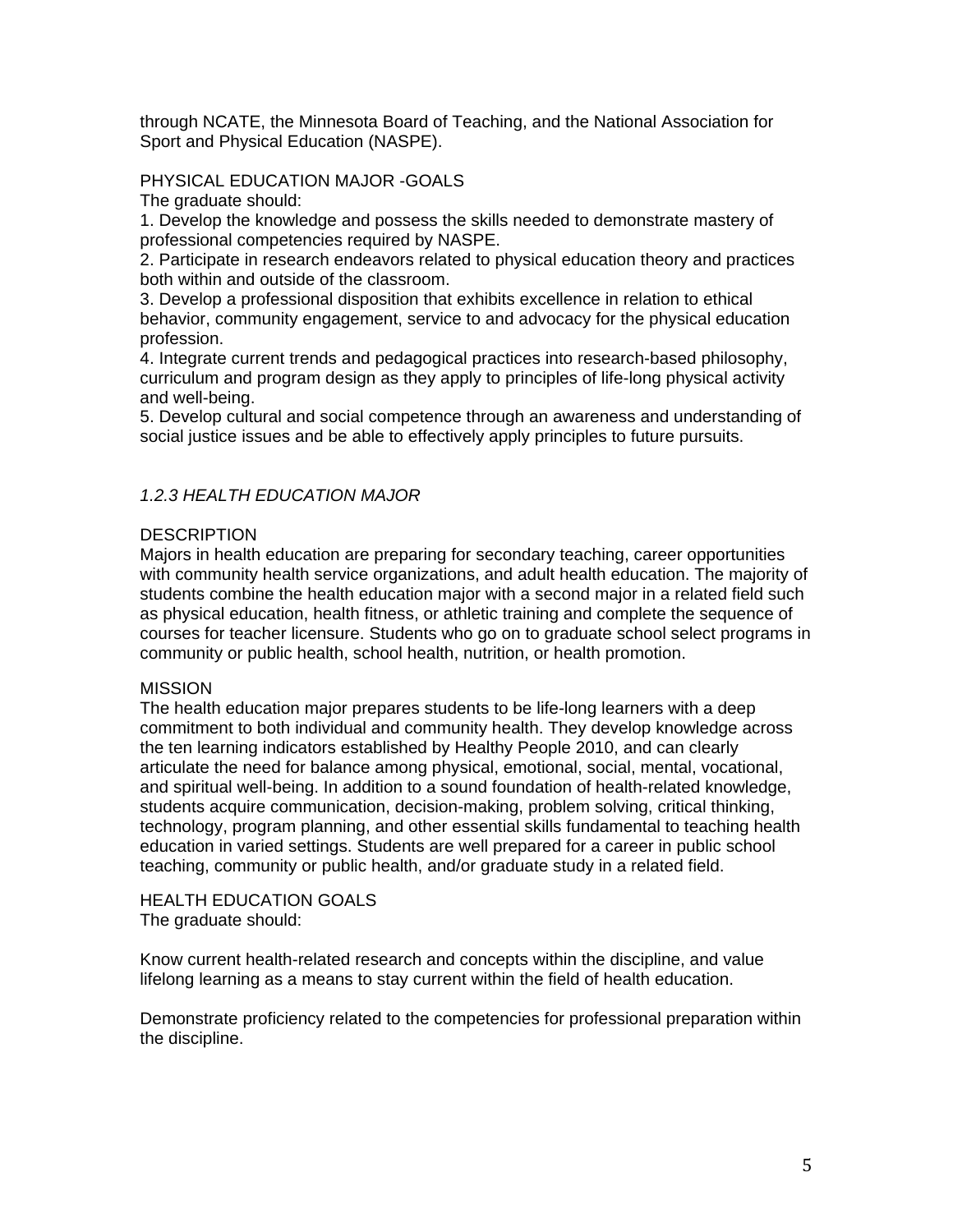Develop skills such as critical thinking, decision-making, problem solving, and communication skills, and be able to apply these skills in varied health education settings.

Develop a research-based health education curriculum/program that is appropriate for school and community settings.

Develop a personal health education philosophy that reflects theory, research, and ethical behavior.

Effectively use technology as a teaching and planning tool.

Know how to work effectively with individuals and communities to improve health status and reduce risk behaviors.

## *1.2.4 HEALTH FITNESS MAJOR*

#### **DESCRIPTION**

The health fitness major is a broad-based major designed to prepare students for a variety of careers in health and wellness such as corporate fitness, cardiac rehabilitation, health promotion, and public health. Students may also continue in a number of graduate study programs including human performance, community health, health promotion, sports management, dietetics, and recreation studies. Requirements for the major include knowledge and skills necessary for professional certifications from the American College of Sports Medicine (ACSM) and the National Strength and Conditioning Association (NSCA). Preparation for these certifications requires application of knowledge and skill through written examinations and hands-on laboratory and practicum evaluation activities. This major is often combined with a second academic major such as athletic training, business, psychology, communication studies, or health education. Other students choose to combine health fitness with a preprofessional health program such as occupational therapy or physical therapy. Research experience is an important piece of the program. Students develop research proposals, engage in data collection, reduction, and statistical analysis, and present projects at regional and national professional venues. Opportunities for research are provided through curriculum requirements and independent projects. Each student also must complete a fulltime, 12 to 15 week internship. These experiences are typically in the settings such as corporate fitness, clinical, health promotion, or rehabilitation.

#### **MISSION**

The mission is to help students develop their full potential as scholars, citizens and future leaders of our profession and our society. Students also explore all of the dimensions of human health. The nature of the material in all health fitness core courses encourages diversity of thought, action and social involvement. Students will be challenged to apply these concepts to their profession and to their lives and to become effective advocates for healthy lifestyles.

The health fitness major offers students the possibility to achieve their highest academic potential by providing a rigorous and innovative curriculum and the opportunity to master all necessary skills to achieve success within the profession as a whole. Following the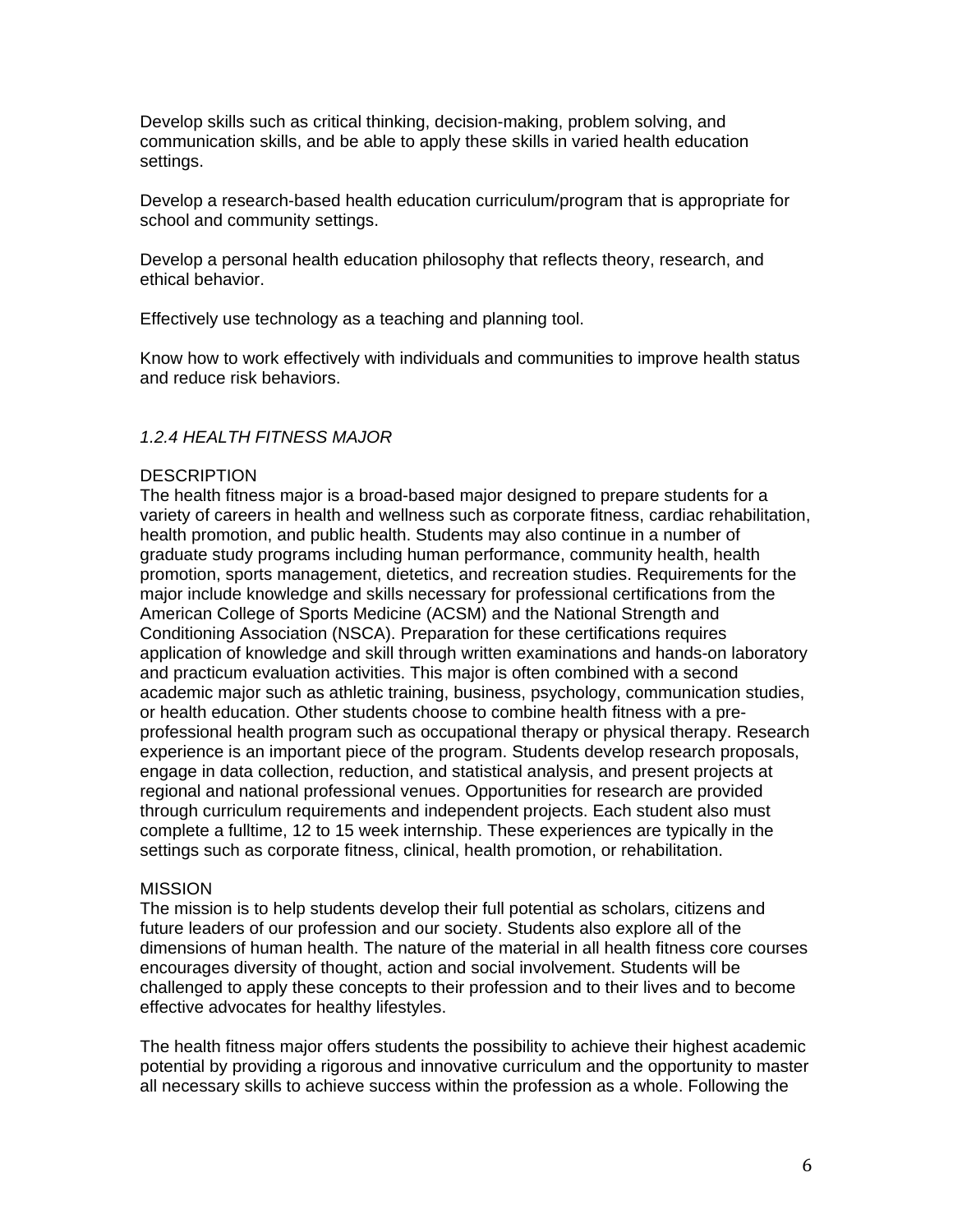tenets of our profession, the department is committed to seeking out ways of developing the physical, social, mental and spiritual wellness of all of our students.

#### HEALTH FITNESS MAJOR - GOALS

The Graduate will:

1. Understand and apply the basic principles of exercise science, health promotion and aspects of human wellness and lifelong health as evidenced by their coursework, presentations and performance of course exams.

2. Demonstrate an understanding off all the materials required to sit for the American College of Sports Medicine (ACSM) Health Fitness Specialist or Personal Trainer Certification Exams and/or National Strength and Conditioning Association (NSCA) Certified Strength and Conditioning Specialist (CSCS) or Personal Training (CPT) Certification Exams upon graduation.

3. Critically read and apply current research principles in the field of exercise science and health promotion and to present personal research at appropriate venues.

4. Understand the responsibilities and ethical issues of the fitness/health professional and to prepare students for post graduation opportunities in exercise science and health promotion.

5. Understand the principles and develop the skills to work with diverse populations, including individuals with health conditions such as cardiac disease, diabetes, obesity, etc.

#### 1.2.5 PROGRAMS: COACHING MINOR

#### **DESCRIPTION**

The coaching minor is offered for students who are interested in pursuing a coaching position in a variety of private or public settings. The minor satisfies standards created by the Minnesota Department of Education and competencies identified by the National Association for Sport and Physical Education.

#### **MISSION**

The mission of the Coaching minor is to adequately prepare students to become successful coaches at youth, interscholastic, and intercollegiate levels. The curriculum is designed to provide a solid background in exercise physiology and injury care and prevention. Additional opportunities include the exploration of varying coaching styles, teaching sport skills, tactics, and strategies, the discussion of current coaching and sport-related ethical issues, and reaching peak performance through motivation, confidence building, goal setting, and mental imagery. Second only to parents, coaches have been found to hold considerable influence over their athletes in areas related to socialization, individual development, and the transmission of cultural values and social expectations. Therefore, coaches are very influential in the lives of student athletes.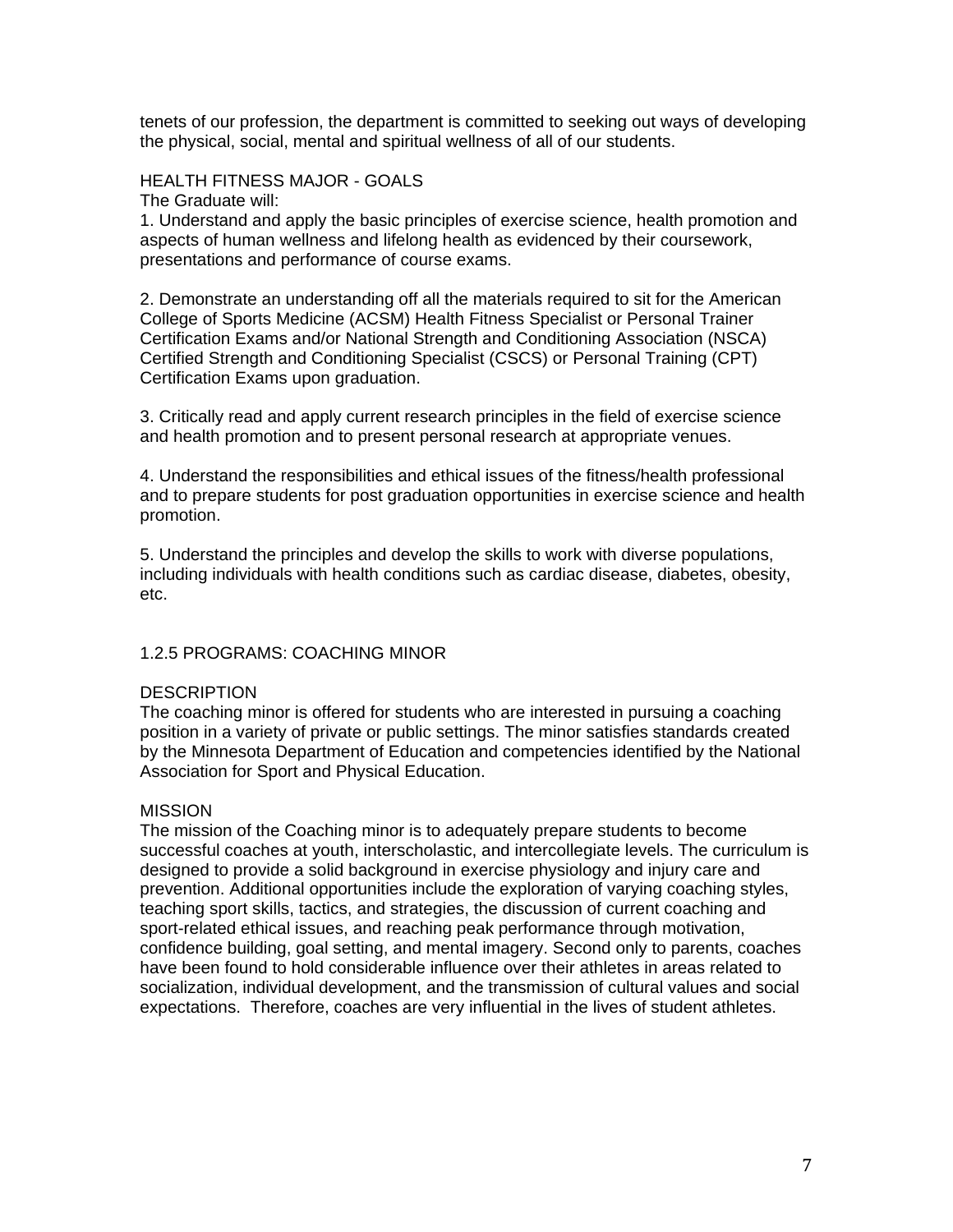COACHING MINOR- GOALS The graduate should:

Develop a coaching philosophy.

Know the legal duties of a coach.

Understand how basic physiological principles are used to develop a sport specific conditioning program.

Understand and utilize various psychological strategies specific to sport. Prevent and care for athletics injuries and become certified in first aid and CPR. Design a master and daily practice plan based on seasonal objectives.

Teach sport skills, concepts, and strategies utilizing effective pedagogical methods. Gain practical experience in coaching.

Reflect upon the impact of current coaching and sport-related ethical issues.

## **1.2.6 PROGRAMS: GENERAL EDUCATION**

## DESCRIPTION and MISSION

The department of Health and Exercise Science recognizes the importance of offering a sound program for students that emphasizes all dimensions of wellness, stress management, commitment to establishing a healthy lifestyle, and the opportunity to engage in regular physical activity. Exploration of lifetime activity is equally important as it enables students to experience a diverse range of activities such as yoga, pilates, tai chi, and racquet sports that can provide activity and exercise throughout the lifespan.

According to the 2008 *Physical Activity Guidelines Advisory Committee Report* published by the U.S. Department of Health and Human Services, regular physical activity builds and maintains healthy bones and muscles; helps reduce the risk of developing obesity and chronic diseases such as diabetes and cardiovascular disease; reduces feelings of depression and anxiety and promotes psychological well being. Additionally, various studies support the positive connection between participation in physical activity and academic achievement, including improved GPA and higher standardized achievement scores (Active Living Research, 2007; Ratey, 2008). Even though the benefits of exercise and lifetime activity are clearly essential to good health, national reports and studies continue to suggest that adolescents and young adults are frequently inactive and overweight. For example, nearly half of young people in America, aged 12-21, do not engage in vigorous physical activity on a regular basis (The U.S. Department of Health, 2008; Shape of the Nation Report, 2006; SHPPS study, 2006).

## PERSONAL FITNESS (FIT) REQUIREMENT

Based on research and a sound philosophy of health and fitness, the department offers a strong general education component that is part of the overall college graduation requirements. The Personal Fitness requirement consists of a required .5 course titled, HES 100, Personal Fitness. Discussion of health promotion, risk reduction, stress management, principles of exercise and fitness, and other contemporary health issues have been integrated into the Personal Fitness course. This course also provides students with an opportunity to participate in vigorous physical activity. If a student has special health needs or a disability, the department works with that individual to maximize their participation and success. Based on current health-related trends and research, the Department of Health and Exercise Science is committed to providing a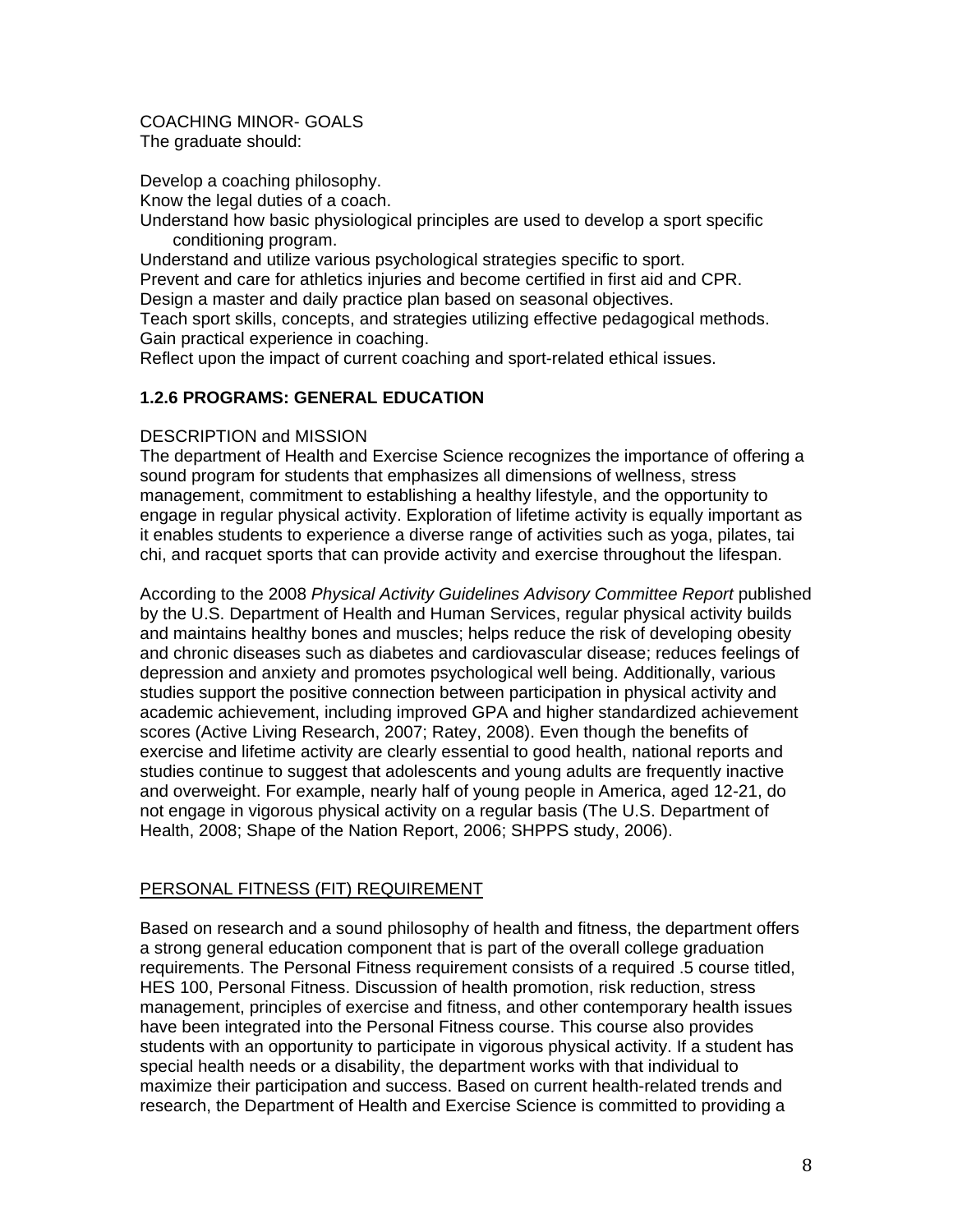strong general education program for Gustavus students that improves health-related knowledge and skills needed to promote wellness and prevent disease.

## LIFETIME ACTIVITY (ACT) REQUIREMENT

In addition to the Personal Fitness course, students must select a combination of other courses (equivalent to .5 course) that focus on lifetime activity and health. These courses are normally .25 credit courses that meet two days per week for one semester. Popular courses include relaxation, tai chi, social dance, outdoor education, and some of the more traditional lifetime activity courses such as golf, badminton, and tennis. These courses provide respite for students by offering them an opportunity to engage with other students in physical activity. Students also discover activities that can be continued throughout the lifespan and they develop a social support system while engaging in health-promoting activity.

PERSONAL FITNESS AND LIFETIME ACTIVITY - GOALS Students will:

Explore personal and professional values and recognize and appreciate the importance of lifelong learning and fitness.

Enhance personal fitness and health through acquisition of knowledge and skills.

Learn how to establish a lifestyle that promotes health and prevents disease.

## **1.2.7 PROGRAMS: CONTRIBUTIONS OF HES DEPARTMENT TO GENERAL EDUCATION**

In addition to offering the Personal Fitness and Lifetime Activity general education program, department faculty intentionally reflect upon the five core values of Gustavus Adolphus College, and address those goals within each of the majors and individual courses where appropriate. We provide opportunities to explore vocation and service learning within a number of courses taught within the department, and encourage majors to study abroad either during the regular semester or January Term.

The department also contributes to the general education program of the College in other ways.

Departmental faculty members offer at least two FTS courses each fall semester, courses that are highly regarded by students. Examples include:

 Leisure Quest The History of Humor in America Ready, Set, Relax! Women's Health Issues Food for a Nation

In addition to offering FTS courses, HES faculty members teach five WRITD courses across all four majors. These courses include:

The School Health Program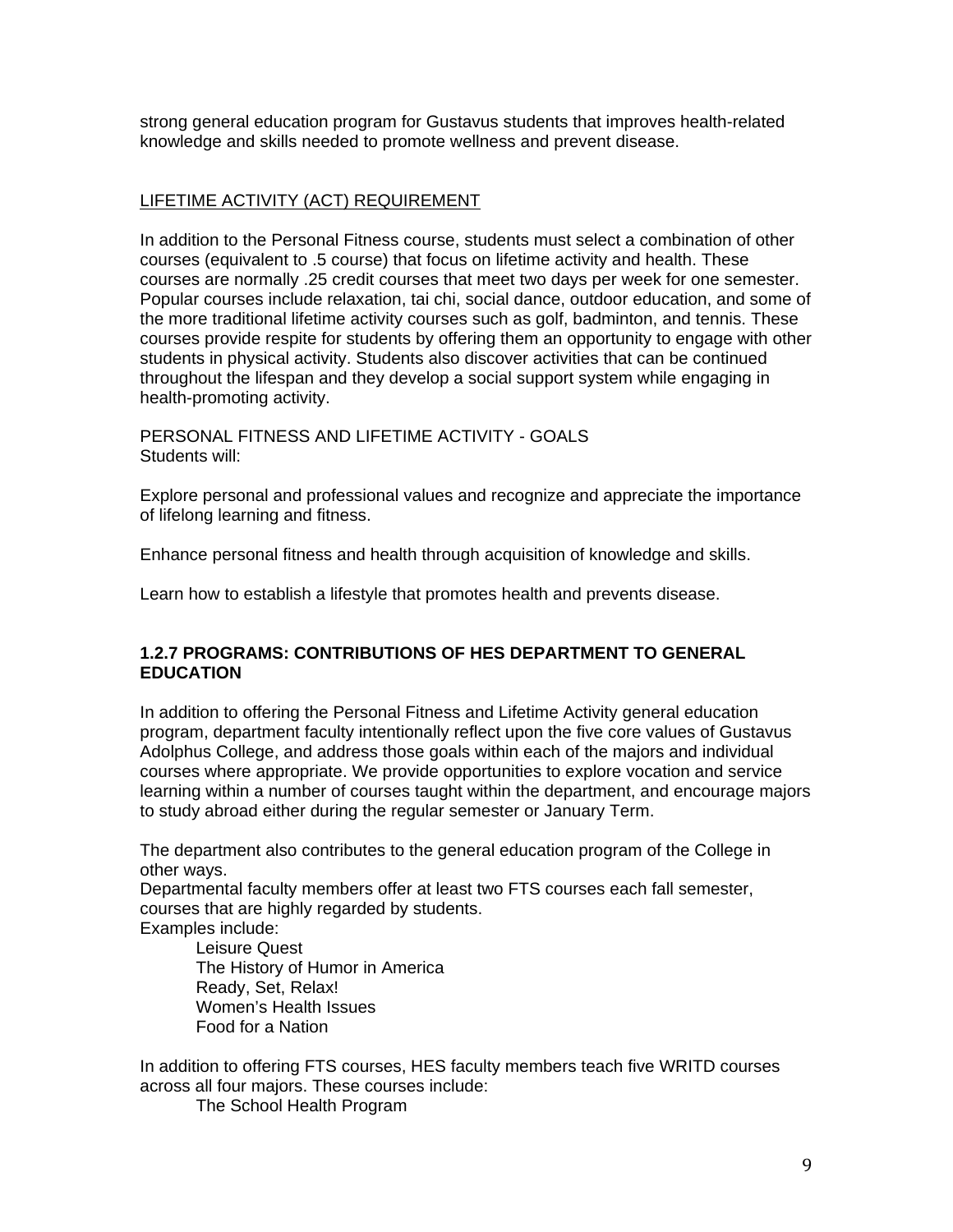Health Fitness Seminar History and Philosophy of Physical Education Athletic Training Techniques II Personal and Community Health

HES faculty members offer both on-campus January Term classes and study abroad programs.

 On-campus courses include: Food for a Nation The Meaning of Leisure Women's Health Issues Stress Management and Complementary Therapies Contemporary and Historical Perspectives on the Winter Olympics Scotland and Curling The Coming Plagues Emotional Health of Children in Sport

 January Term study abroad courses include: Olympic Quest Scotland and Curling Sport and the Modern Olympics in Germany, France, and Spain

#### **1.2.8 PROGRAMS: SERVICE COURSES FOR OTHER DEPARTMENTS**

The department offers three service courses for the Department of Education. These courses are offered both fall and spring semesters each year.

 Elementary Physical Education Content and Methods Elementary Health Education Content and Methods Adolescent Health Issues

HES department also offers a two-semester sequence of Anatomy and Physiology courses for departmental majors, nursing majors, some majors in Biology, and students in a variety of pre-professional programs such as medicine, physical therapy, occupational therapy, chiropractic, dentristy, and many more. Approximately 160 students enroll in anatomy and physiology lectures and labs each semester.

## **1.3 SUPPORT RELATIONSHIPS**

Natural Sciences

Students pursuing the Health Fitness major must complete one course from either the Biology or Chemistry departments.

#### Gustavus Technology Services

HES department, along with other departments within the Education Division, rely on Joyce Aarsvold, division technology coordinator, for assistance with instructional technology planning and training, lab support, and resolution of problems with desktop machines. Joyce continues to help faculty and students within HES to refine technology skills and embed use of technology within courses and programs. She also teamteaches HES 237, Information Technology in Health Education and Physical Education, a required course for students pursuing those majors.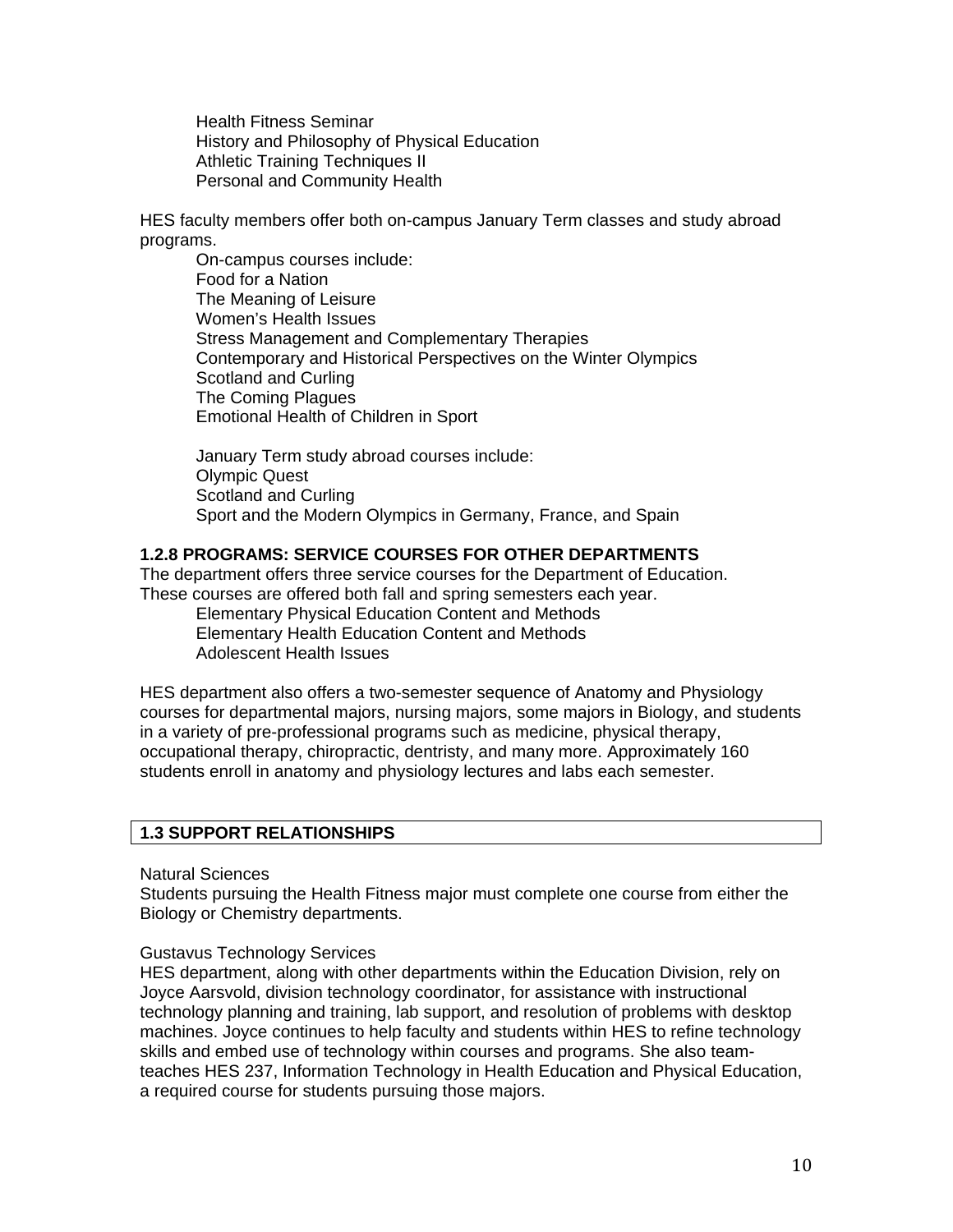Additionally, funding for computer hardware is provided by the college through the IIAC.

### Athletic Training Room and Other Clinical Settings

Students completing the Athletic Training Education Program (ATEP) must complete a series of clinical rotations based on competencies required by the national accreditation agency. These rotations include settings such as the athletic training room at Gustavus, the Gustavus Health Service, and the Orthopedic and Fracture Clinic in Mankato. These settings provide opportunities for students within the ATEP to gain real world experience and skill development in sports medicine.

#### Health Fitness Internship Settings

As discussed earlier within this document, all students who major in Health Fitness must complete a fulltime 12-15 week internship. These internships include settings such as the Mayo Clinic, American Heart Association, and Mankato Orthopedic and Fracture Clinic. These organizations provide important opportunities for students to apply knowledge and skills in clinical settings, and to acquire additional skills through opportunities to work directly with clients.

# **SECTION TWO**

## **2.1 STRATEGIC ISSUES**

We have chosen to blend strengths, limitations, and barriers because these seem interrelated.

## **2.1.1** *GENERAL STRENGTHS, LIMITATIONS, BARRIERS WITHIN THE DEPARTMENT*

#### 2.1.1.1 FACULTY

A clear strength of the department is highly qualified faculty with excellent teaching skills who are deeply committed to scholarship, student achievement, and the mission and goals of the college. At least two departmental faculty coordinate each major with several faculty offering courses required for completion of one of the majors or minor. In some cases, however, only one faculty member has particular expertise for course content. For example, only one faculty member is a nutrition specialist. This could be viewed as a limitation. We also lack sufficient faculty if the department would at some point like to offer multiple tracks within majors such as health education (school health education and community health education), or physical education (teaching, sport management, or adapted physical education). At this point we do not have an adequate number of faculty to make any significant changes within the majors program. We have strong majors but to achieve the vision of allowing tracks within majors, additional staff would be needed. Given departmental interest in and commitment to programs such as FTS and January Term, we would also like to offer additional courses within those programs. Currently, HES can offer no more than two FTS courses and the occasional January Term course given the heavy teaching load related to majors and general education.

#### 2.1.1.2 ENROLLMENT

Enrollments might also be considered both a strength and weakness within the department. Coordinators of the Health Fitness major are currently dealing with very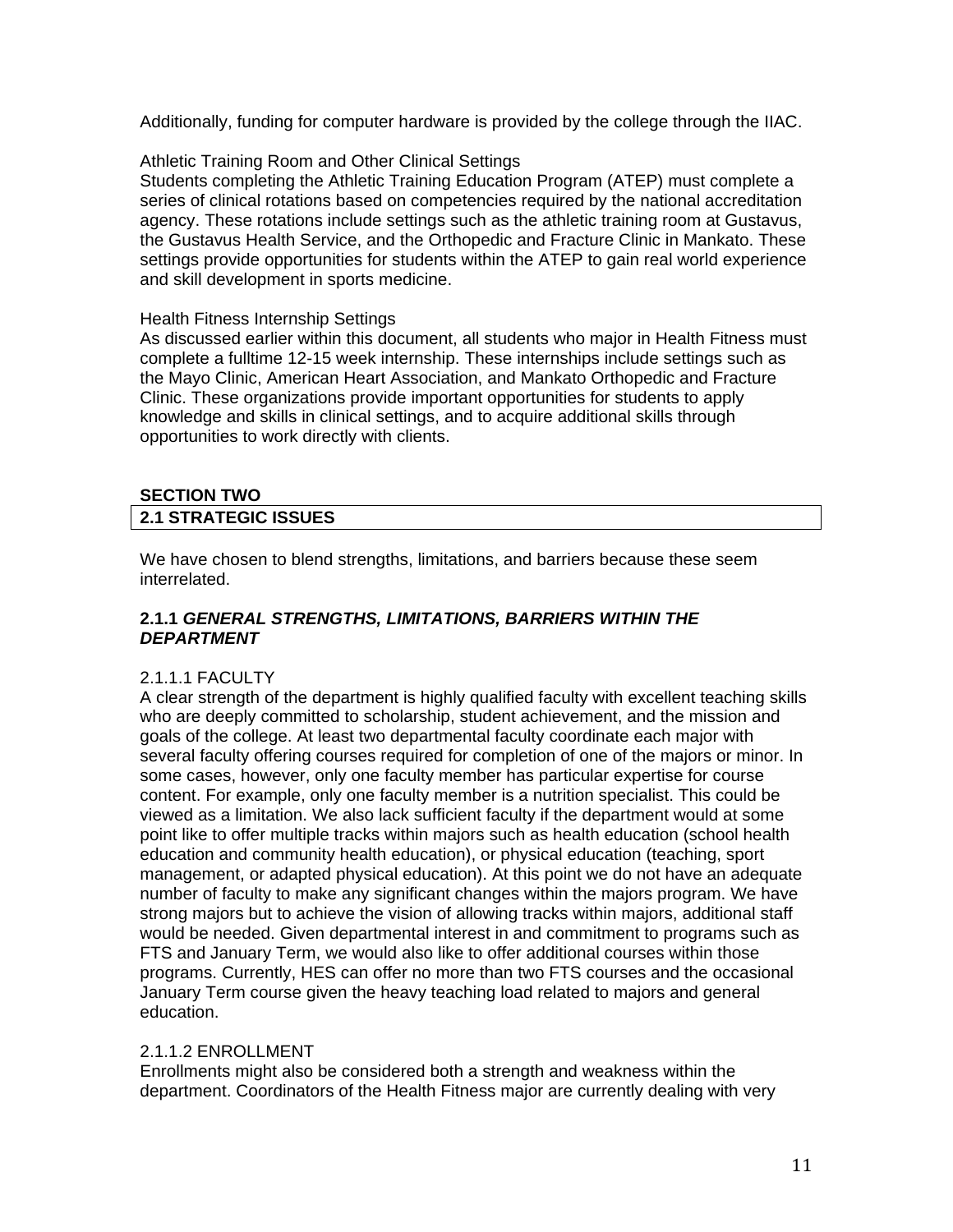high enrollments in courses required for the major. Over 90 students are currently pursuing this major. The department may need to hire an additional faculty member if this major continues to grow, or adopt a selective admission process to limit enrollments. To maintain reasonable class size that allows students opportunities to develop and demonstrate skills, additional staff may be needed. Equipment needs, budgetary considerations, and the inadequate size of the Human Performance Lab are other factors affected by high enrollments. Enrollments within the Physical Education and Health Education majors, typically completed as double majors by students pursuing education licensure, are stable but the department would like to see enrollments increase within these two programs, and the ATEP. These enrollment trends are typical at liberal arts colleges who offer these kinds of majors yet our vision would be to further increase enrollments in these three majors.

## 2.1.1.3 THEORY COURSES, .5 course

Another necessity, and yet it could be considered a weakness, is the need for .5 theory courses. These courses meet for 14 weeks, two or three times per week. Most faculty members within HES believe that any .5 course could be strengthened by making it a full course requirement but given staffing and the need to control total courses required for completion of a major, it is simply not reasonable to make all .5 courses into full courses. External accreditation of our majors drastically affects types of courses required and course content. To satisfy external competencies, ensure that majors remain fully accredited, allow students to double major when this decision is desirable given the job market, and enable students to graduate in four years, .5 courses must be offered.

## 2.1.1.4 TEACHING LOAD WITHIN THE DEPARTMENT

Related to the above weakness is faculty teaching load in HES. HES faculty members often teach several .5 theory courses in addition to some full courses and some .25 lifetime activity/.5 personal fitness courses. This means that to achieve the 6.0 teaching load for all college faculty, several HES faculty often have six or more preparations per semester. Most faculty in HES teach a limited number of fitness and activity courses since coach-teachers and athletic trainer-teachers help with those programs. Although we certainly recognize that .25 lifetime activity courses require less preparation, they still involve two hours per week of contact time with students plus whatever preparation is needed for each course. Half (.5) theory courses require extensive faculty preparation, grading of papers and assignments, and meetings with students. Without doubt, the teaching load assigned to HES faculty is simply too heavy. Not only does this affect preparation for teaching and advising, but it also makes it difficult to find blocks of time for research and writing. Hiring additional non-tenure track faculty to teach all fitness and lifetime activity courses might be a solution to this problem. HES faculty could then normalize teaching loads and numbers of preparations, and have teaching loads that would allow changes within majors if warranted, offer new majors/new tracks within majors, or increase contributions to college-wide programs such as FTS and January Term.

## 2.1.1.5 ANATOMY AND PHYSIOLOGY PROGRAM

Although the department would certainly not consider the full year anatomy and physiology sequence as a weakness, in fact it is a very strong departmental program with large enrollments, but it is a challenge. The limitation is that we do not have adequate staffing within the program. The department already needs to hire a full-time person to help with lectures and labs, and coordinate labs. We currently rely on one fulltime faculty member to staff the anatomy and physiology program, a part-time person to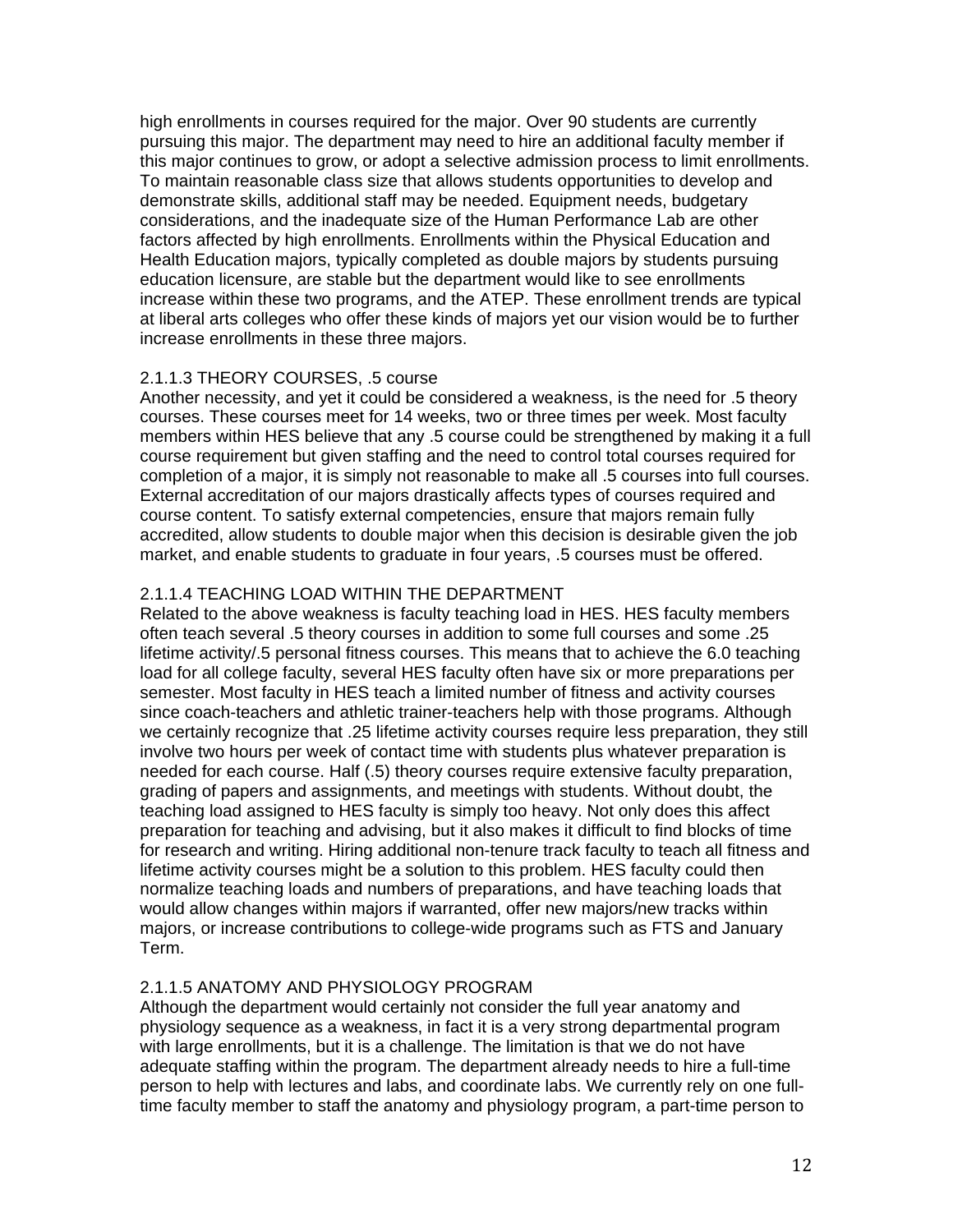teach two lectures per year, a part-time person to teach several lab sections per year, and a person within the Biology department to teach four labs per year. Lecture enrollments are far too large (45-50 per section), labs are too large (20-22 per section), and we are still not meeting student enrollment demands. At this point we average 160 students per semester in anatomy and physiology. An additional hire to support this program is essential. Another major concern within the anatomy and physiology program is facility-related. The plan for the renovation of Lund includes a large lecture space and A/P lab space in addition to a storage facility for cadaver. Until the renovation takes pace, the department must utilize laboratory space within Nobel Hall. This creates difficulties for the departments who normally use those labs, and we cannot move to cadaver study given that there is no suitable storage facility in Nobel. Other limitations relate to inadequate office space for part-time teachers, lack of storage space for models, and budgetary needs for models, software, and other resources that will further strengthen the anatomy and physiology program.

## **2.1.2** *STRENGTHS. LIMITATIONS, BARRIERS – MAJORS*

#### 2.1.2.1 ATEP

A very clear strength within the department is having fully accredited majors in Health Education, Physical Education, and ATEP. There is no accrediting body for the Health Fitness major but we have earned national endorsement as an excellent program based on an in-depth self-study in 2005. Currently, ACSM in collaboration with other exercise science organizations, is in the process of creating a Commission on Accreditation for Exercise Science (COAES). The department will further explore this option as more details become available.

The department believes the ATEP is a very strong program given that it is fully accredited and produces quality majors who successfully complete the national certification exam and pursue graduate study and careers in or related to athletic training. Historically, for Gustavus students the first-time passing rate on the national exam averages 80%, while nationally, the average is 40%. The inclusion of practical experiences for students in varied professional settings, and the opportunity to learn from mentors who possess extensive knowledge and skills represents yet another strength of the program. Students also have the opportunity to work with the United States Olympic Committee medical staff, certainly a unique learning experience, and one graduate was recently placed in a position with the United States Fencing Association medical staff.

One potential concern, however, is that the department has been unable to complete a tenure track hire to serve as program director for the ATEP with expertise in anatomy and physiology. The department is, however, in the process of advertising a new position for a non-tenure track hire with a completed masters degree to serve as program director within ATEP. Although the department would have preferred to hire an individual with the Ph.D. this is difficult within the field of athletic training. Some courses within the ATEP are taught by athletic trainer-teachers, or by the director of the program, while other required courses are taught by tenure/tenure-track faculty members. All of these individuals are highly skilled teachers with extensive practical experience within the discipline. Other limitations relate to modest enrollments within the program, the need to focus on competency-based education given national accreditation standards, and the need for lab and classroom space for teaching, learning, and research.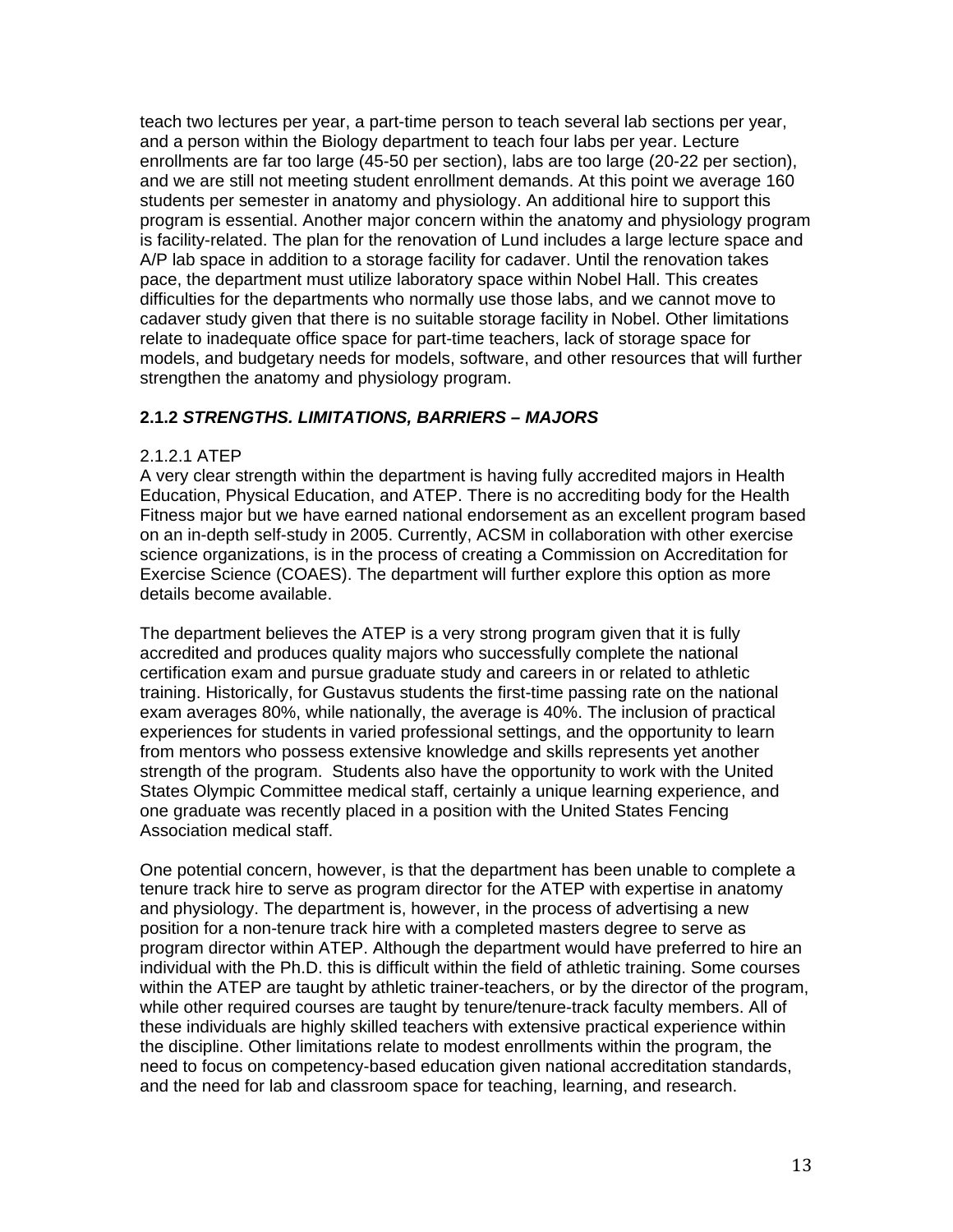The department also seeks to further expand student research opportunities for majors within ATEP. Two majors presented papers at professional conferences during 2007- 2008, and the department hopes to encourage more students to engage in research over the next several years. These are on-going challenges that are being addressed by the program director and staff.

#### 2.1.2.2 HEALTH EDUCATION AND PHYSICAL EDUCATION

The health education major and physical education major are excellent programs within the department with the vast majority of students finding positions in K-12 education, and/or going on to graduate school. Majors in both physical education and health education have a 100% success rate over the last five years on the national PRAXIS exams both for the two majors and the education pedagogy test. Other strengths include faculty with considerable expertise in both programs who are deeply committed to crossdisciplinary integration of concepts and research. More students in these majors are completing January Term courses abroad, whether taught by departmental faculty, or other faculty members. Our majors are also student teaching abroad in places such as Spain, and beginning spring 2009, our first major will student teach in Alaska working with children from diverse cultural groups.

Possible limitations include the rather narrow focus on school health education and school-based physical education without other tracks within the majors. (This issue was discussed in earlier paragraphs.) Other limitations might include modest but stable enrollments within the two majors which reflects the cyclical nature of K-12 education, the need for more school-based practicum experiences, and the desire by some students to do advanced study in adapted physical education. We also hope to extend opportunities for student-faculty research for students within these majors. Over the last three years, at least 19 research projects have been completed by students in health education and physical education. The department hopes to explore ways to further promote student research within these majors.

## 2.1.2.3 HEALTH FITNESS

Yet another very clear strength within the department is the Health Fitness major. Students within this program are well prepared for careers and graduate study. Virtually every student pursues a research project, and the majority present at state and regional conferences and professional meetings. The internship program mentioned earlier is also a major strength within the major. Our majors are often invited to apply for internships around the country, which certainly speaks to the reputation of the program. Students view the internship as a very positive experience that challenges them to apply the knowledge and skills acquired during their four years at Gustavus. For many, the internship is also a means to explore career options and develop new skills.

Limitations within the health fitness major relate to very high enrollments (discussed earlier), and the fact that many students pursue the major intending to attend graduate school in an allied health science such as physical therapy. This presents a challenge for faculty who teach within the major given that some students may devalue knowledge and skills associated with the major knowing that they will pursue a pre-professional program. Skills-based assessments, which require extensive faculty time and commitment, and the need for specialized equipment and facility space are other limitations. This requires adequate budget to replace aging equipment and given the very small size of the existing human performance lab, renovation of the facility is also a necessity.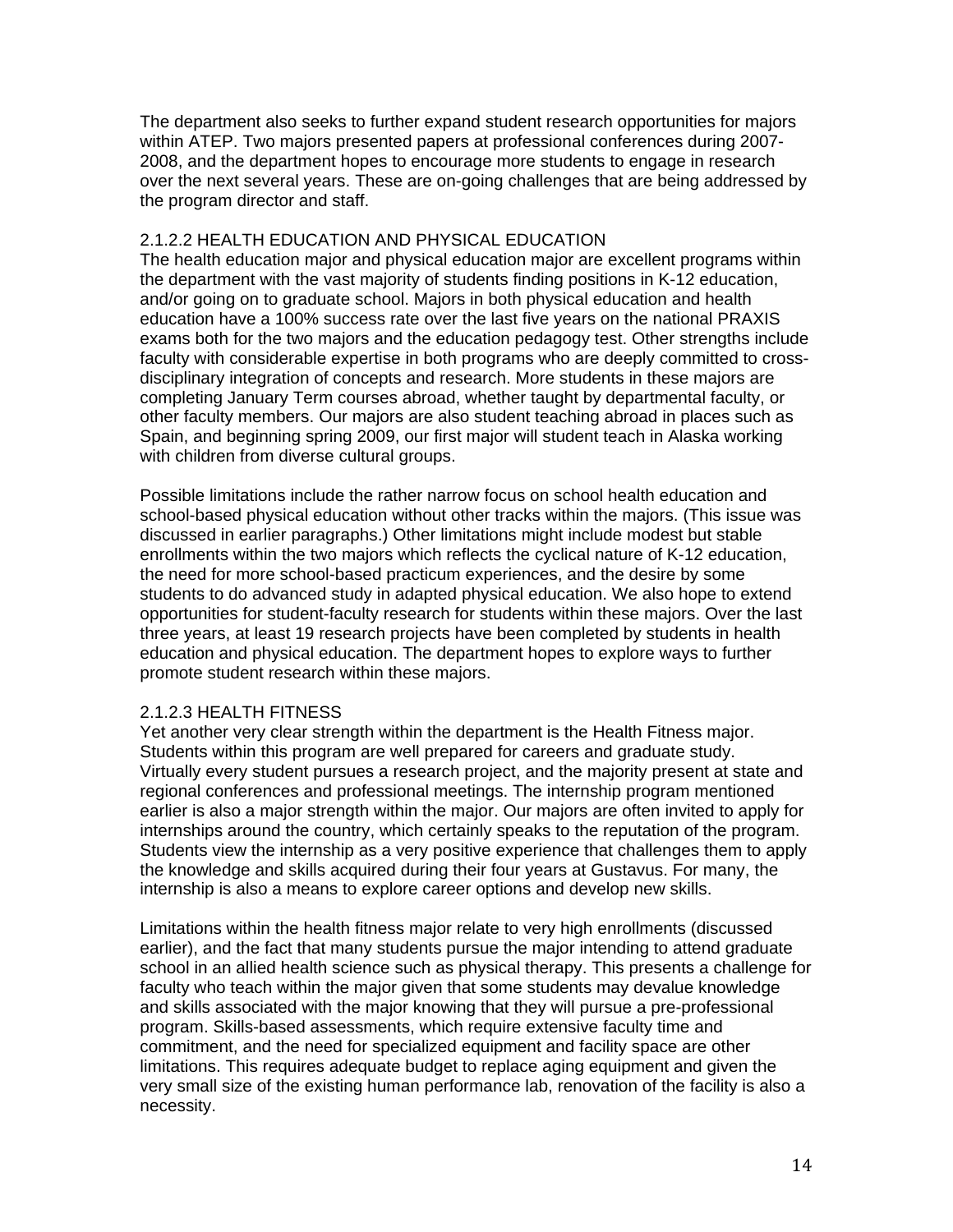## **2.1.3** *ACT and FIT PROGRAM – STRENGTHS, LIMITATIONS, BARRIERS*

As described earlier within this Strategic Plan, the department views the FIT and ACT general education program as a critical part of the College's overall general education program.

Strengths of the program include:

 -excellent teachers and faculty who are committed to the program. -a wonderfully diverse range of fitness and lifetime activity courses that appeal to students and address the criteria for the requirement. -opportunities for students to improve level of knowledge and fitness. -opportunities for students to explore ways to relax and meet other students.

Limitations include:

 -the challenge of staffing the number of courses required. -expertise and ability to teach a variety of courses is affected by multiple responsibilities assigned to most coach-teachers/athletic trainer/teachers -facility space is very limited so scheduling can be problematic -the scheduling format of two 50 minute classes per week

## **2.1.4 EXTERNAL OPPORTUNITIES AND CHALLENGES**

## 2.1.4.1 CHALLENGES

- External accreditation and competencies (e.g. affects course content and objectives, assessment, costs of maintaining accreditation, faculty workload during times of self-study, need for .5 theory courses, etc.)
- Fluctuations in job market for graduates
- State and federal legislation that affects teacher education
- Difficulty in obtaining grant funding for projects and programs
- Difficulty in attracting faculty with appropriate experience and terminal degree
- Increasing number of students pursuing allied health science programs

## 2.1.4.2 OPPORTUNITIES

- The renovation of Lund Center will enhance teaching, learning, and research opportunities for majors and students within the general education program, and provide needed office and classroom space.
- New hires will allow the majors in Health Education and Physical Education to offer multiple tracks designed to meet student needs and interests.
- Additional funding from the College or Endowed Funds will support student and faculty research and presentation in professional and organizational venues.
- Additional funding will also permit purchase of new equipment for laboratories and spaces included within the renovation plan for Lund Center.
- By hiring additional staff to coordinate anatomy and physiology lectures and laboratory experiences, the department will better be able to meet the needs of our majors, majors within the sciences and nursing departments, and students in pre-professional programs.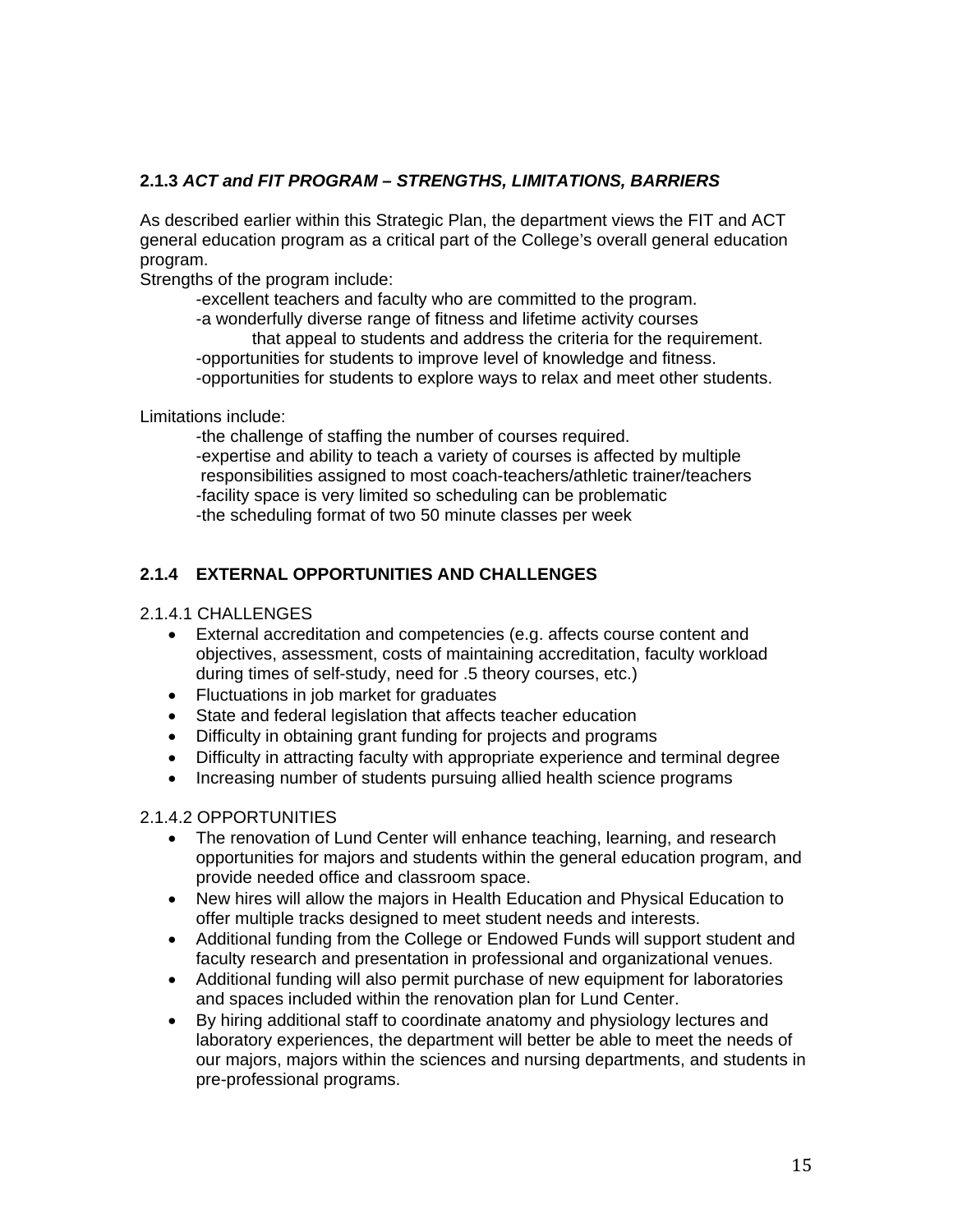To further support and expand the network of internship opportunities within the Health Fitness major and ATEP.

### **(2.2 BARRIERS – EMBEDDED WITHIN STRATEGIC ISSUES)**

#### **SECTION THREE**

#### **3.1 STRATEGIC INITIATIVES AND RECOMMENDATIONS**

#### **Dept. Goal 1. Provide majors and a minor that emphasize excellence and effectively prepares students for a career within the discipline and for graduate study.**

#### *Strategic Initiative 1.1*

Maintain appropriate state and national accreditation of the physical education and health education majors, and the athletic training education program (ATEP). Within the health fitness major, continue to follow the guidelines for knowledge, skills, and abilities established for ACSM certification as a Health Fitness Specialist and for National Strength and Conditioning Association (NSCA) certification.

#### *Strategic Initiative 1.2*

Annually review course requirements and content for each major and departmental program.

#### *Strategic Initiative 1.3*

Maintain 100% success rate for majors in physical education and health education who take the national PRAXIS exam. Work to improve the percentage of majors in ATEP who successfully pass the national certification exam.

#### Strategic Initiative 1.4

Begin a review of requirements for admission to quality graduate program typically completed by our majors, and compare to current course content and goals for each major.

#### *Strategic Initiative 1.5*

Hire at least two additional tenure track faculty to allow development of tracks within the physical education and health education majors, meet the needs created by the increasing enrollment within the health fitness major, and adequately staff the anatomy and physiology program.

#### *Strategic Initiative 1.6*

Continue to create, administer, and reflect on student course evaluations administered by faculty members within the department to ensure program excellence.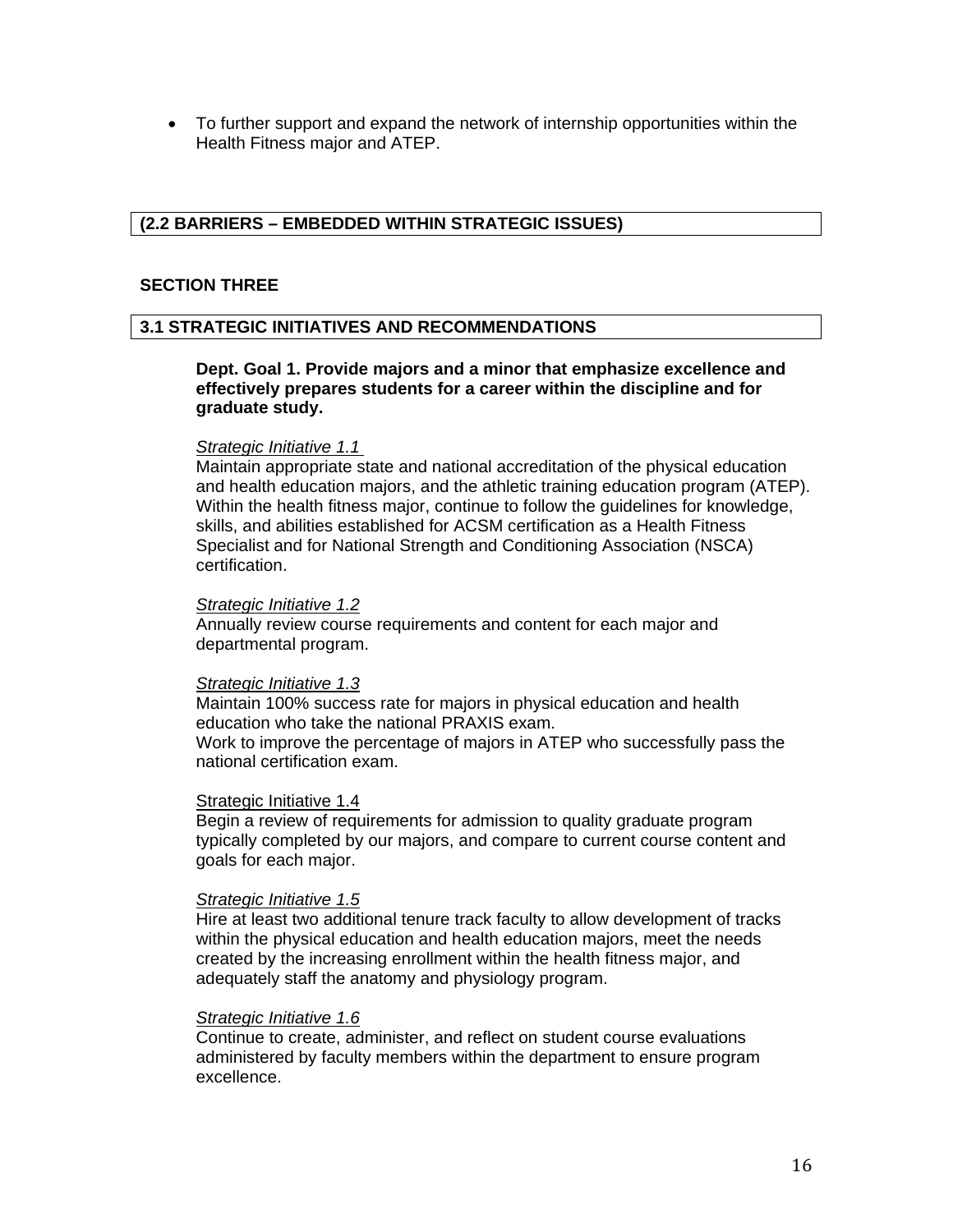#### *Strategic Initiative 1.7*

Annually review the requirements and course content for the minor in coaching to ensure the program continues to satisfy the NASPE requirements for preparation of coaches.

#### *Strategic Initiative 1.8*

Continue to administer and reflect upon student course evaluations to ensure student input regarding the minor.

#### **Dept. Goal 2. Facilitate student-faculty research, and provide mentoring to students who apply for graduate school admission.**

#### *Strategic Initiative 2.1*

Create and distribute a brochure that explains departmental commitment to student-faculty research and provides information to majors about how to secure a mentor and explore research opportunities.

#### *Strategic Initiative 2.2*

In the fall of each year, the department's research coordinator will speak to the majors about research opportunities.

#### *Strategic Initiative 2.3*

Explore ways to fund student-faculty research and presentation at professional venues through pursuit of endowed funds.

#### *Strategic Initiative 2.4*

Continue to explore ways to embed student research within courses required for each major.

#### **Dept. Goal 3. Integrate within the majors and minor liberal learning skills including reading, writing, and speaking; appreciation of diversity and global issues; commitment to service; and critical thinking.**

#### *Strategic Initiative 3.1*

Schedule a departmental retreat every two years to discuss individual courses and majors, and ways to further integrate the liberal learning skills included within goal three.

#### *Strategic Initiative 3.2*

Create a set of questions that could be included within course evaluations that inquire about the types of liberal learning skills included within each course and the degree to which students value those skills.

#### *Strategic Initiative 3.3*

Include questions about the development of liberal learning skills during the senior exit interviews for each major.

#### *Strategic Initiative 3.4*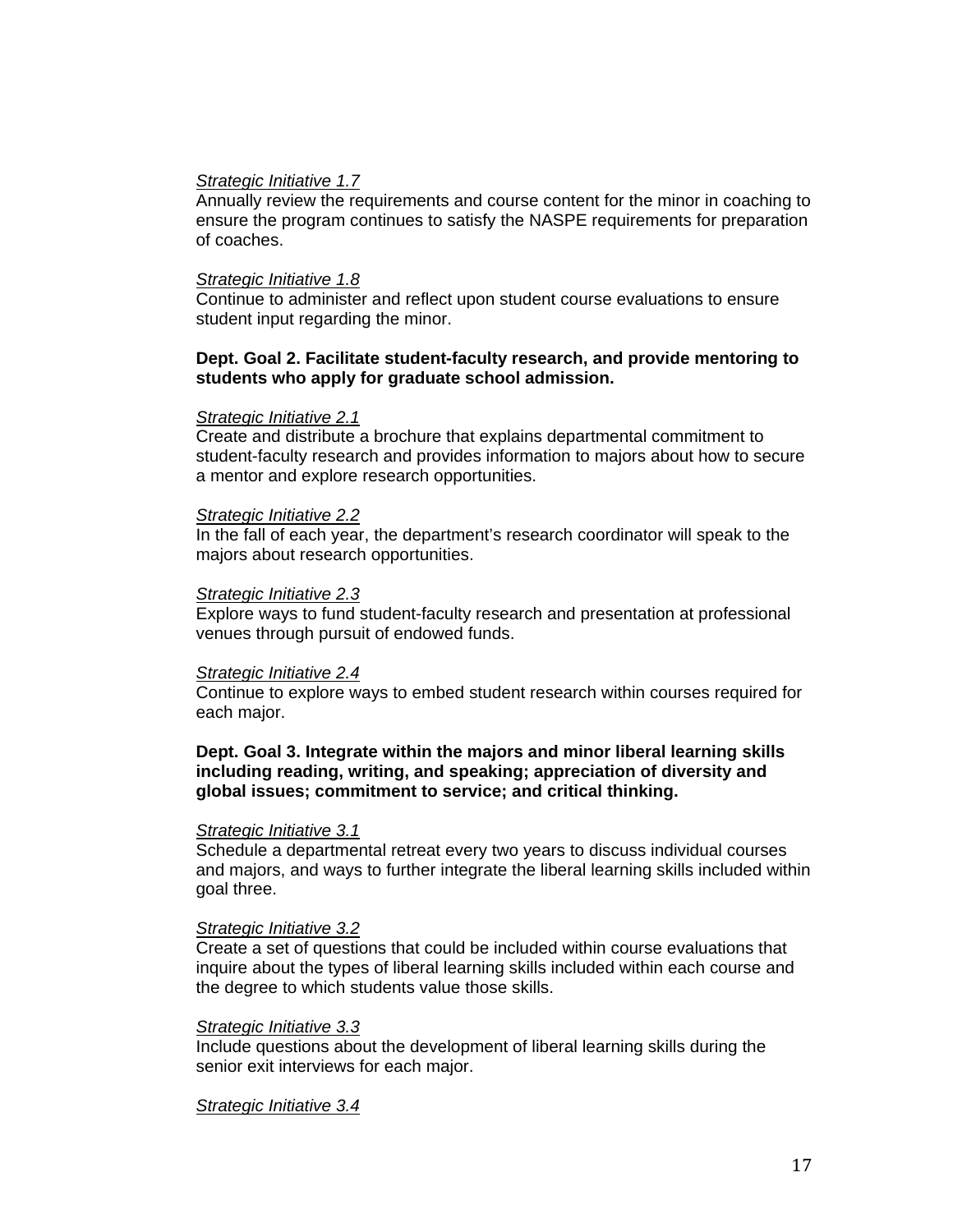Secure funding to annually sponsor a speaker who will discuss service, critical thinking, diversity, or community within the context of departmental disciplines.

#### **Dept. Goal 4. Facilitate exploration of personal and professional values that enable students to recognize the importance of lifelong learning and commitment to community and discipline.**

#### *Strategic Initiative 4.1*

Design a component/assignment to be included within the introductory course for each major that explores professional values, ethics, and commitment to discipline and community.

#### *Strategic Initiative 4.2*

Designate a senior capstone course for each major that includes continued discussion and reflection on the elements of goal four.

#### **Dept. Goal 5. Continue to support the College by offering courses that support majors within other departments and pre-professional programs.**

#### Strategic Initiative 5.1

Hire additional staff to coordinate anatomy and physiology laboratories, and provide additional sections of lecture.

#### Strategic Initiative 5.2

Secure additional funding for models, software, and other instructional equipment needed for anatomy and physiology labs.

#### **Dept. Goal 6. Provide a quality general education program that includes opportunities for students to enhance personal fitness and health through acquisition of knowledge and skills needed to establish an active lifestyle that promotes wellness and prevents disease.**

#### *Strategic Initiative 6.1*

 Appoint a general education (FIT/ACT) review committee to regularly review the program and suggest needed changes and updates.

#### *Strategic Initiative 6.2*

Department chair reviews all FIT/ACT course evaluations to ensure quality.

#### *Strategic Initiative 6.3*

 Support the College's fund raising and planning efforts to ensure renovation of Lund Center as soon as possible to ensure adequate space for fitness and lifetime activity courses. The renovation may also allow expansion of the types of courses offered within the FIT and ACT programs.

#### *Strategic Initiative 6.4*

 Hire additional staff to support the FIT/ACT program, and reduce class size within the FIT program.

**Dept. Goal 7. Secure appropriate funding to support development of departmental programs and to purchase essential equipment.**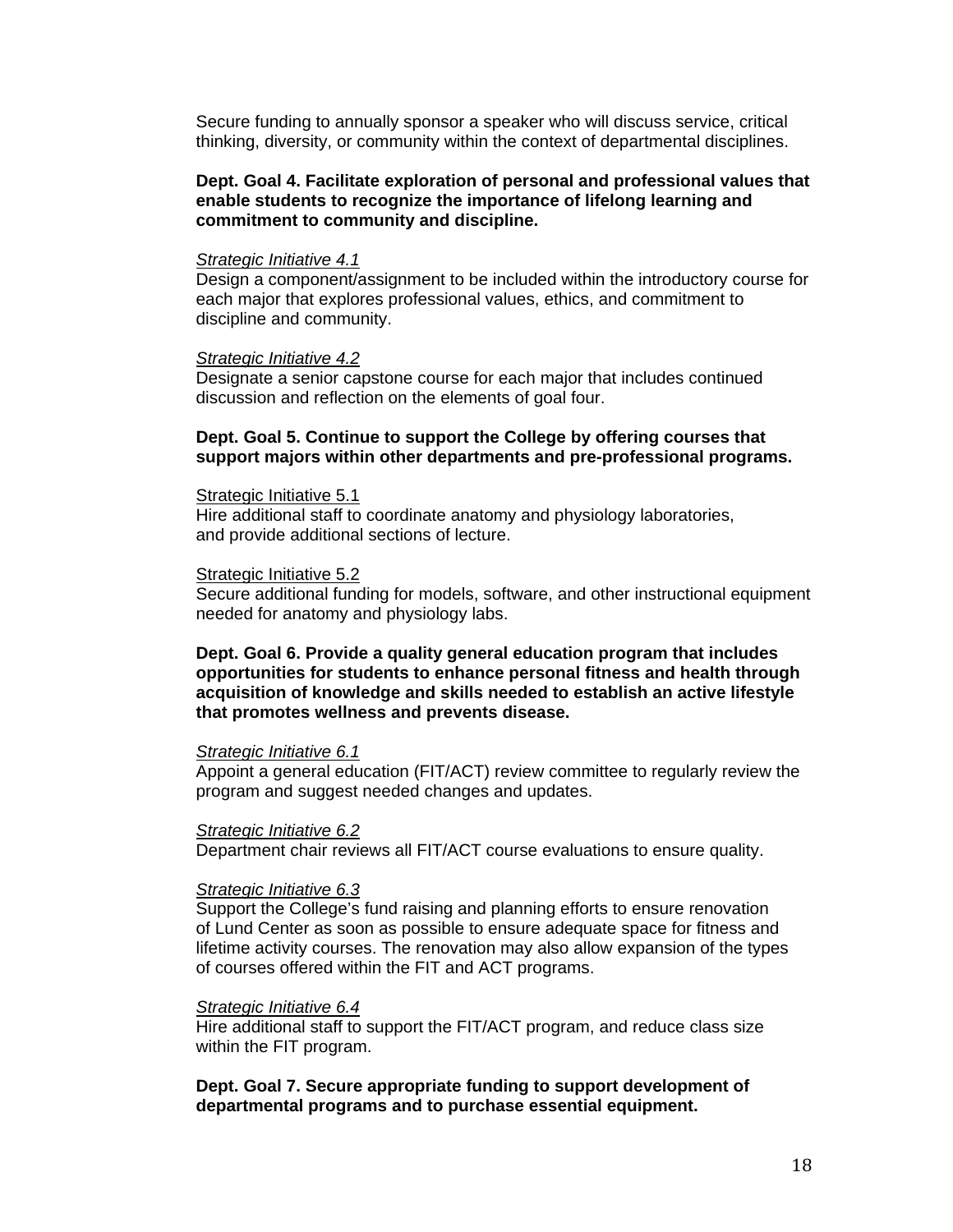#### *Strategic Goal 7.1*

Explore possible grant funding to support departmental programs and equipment purchases and upgrades.

#### *Strategic Goal 7.2*

In consultation with the Office of Institutional Advancement, explore the possibility of an endowed fund to support departmental programs and equipment needs.

#### *Strategic Goal 7.3*

Support the College's fund raising and planning efforts to ensure the earliest possible renovation of Lund Center, given the importance of addressing classroom, office, and laboratory space needs.

#### **SECTION FOUR**

#### **4.0 ASSESSMENT of GOALS and INITIATIVES**

#### **Goal 1:**

Maintain national accreditations and/or certifications of the majors

Continue the process of annual review of the majors

Monitor the results of the national PRAXIS exam

Monitor the results of the national exam for graduates of the ATEP, and solicit student feedback regarding preparatory experiences for the exam

Every three years, coordinators of each departmental major will review requirements/competencies established by the top graduate programs that offer the major.

Secure two new hires mentioned in Strategic Initiative 1.5.

Continue using and analyzing results of student evaluations for all courses required for the majors, minor, and general education courses

#### **Goal 2:**

Add a research and mentorship section to the departmental brochure

Each fall the departmental research coordinator will speak to the HES student organization for majors in physical education, health education, and health fitness, and to majors within the ATEP.

Request from the Dean of Faculty additional funds to support student-faculty research, and meet with the Director of Institutional Advancement about the possibility of expanding endowed funding for student research and professional presentations at appropriate conferences.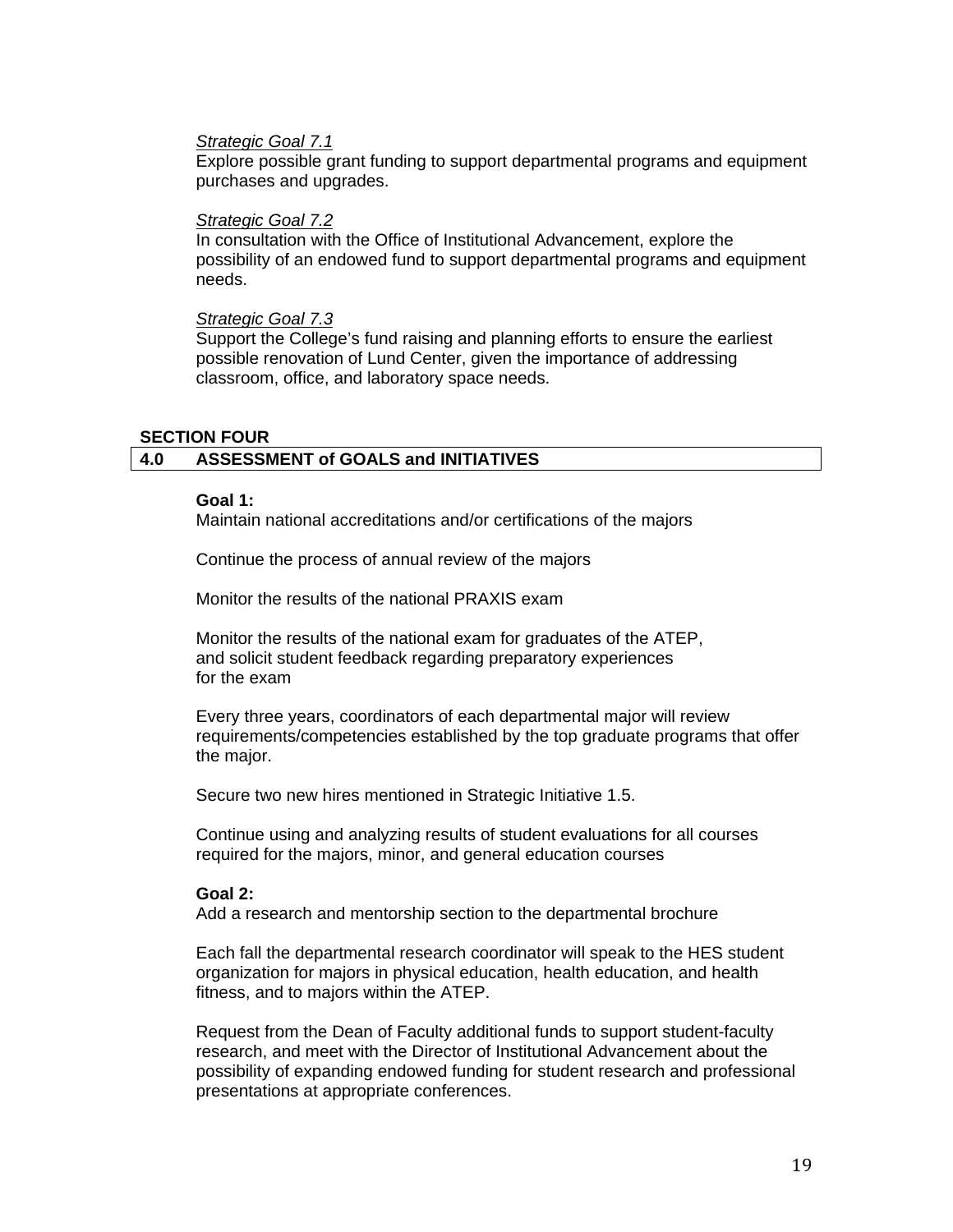Each faculty member will include a statement about research opportunities related to that class in the course syllabus.

#### **Goal 3:**

Schedule a departmental retreat spring of 2010 to examine ways faculty members are addressing liberal learning within their classes and majors.

Department chair in consultation with faculty creates and distributes a set of open-ended questions related to the liberal arts that may be included in each course evaluation for the majors and minor.

Continue to conduct senior exit interviews and include questions about liberal learning.

Request funding from the Dean of Faculty, or use endowed funds if available to bring an appropriate speaker to campus to address the majors and other students.

#### **Goal 4:**

Faculty members who teach the entry-level course for each major will be encouraged to design and include an assignment or lecture that addresses professional values, ethics, and commitment to the discipline and community.

Each major has a designated capstone course that includes discussion of values, lifelong learning, and commitment to community and discipline.

#### **Goal 5:**

Hire a coordinator for anatomy and physiology labs who assists with lecture.

Budget for anatomy and physiology resources, models, software, and other instructional materials is increased by 30%.

#### **Goal 6:**

General education (FIT/ACT) committee meets annually to review the program and suggest needed changes and updates.

Department chair is included on the Lund Center planning and renovation committee.

New faculty member hired to support general education program (FIT and ACT).

#### **Goal 7:**

Department chair annually meets with the Grants Coordinator to explore grant opportunities appropriate to HES department, and reports results to the faculty.

Department chair annually meets with the director of Institutional Advancement regarding ways to secure endowed funds for departmental programs and equipment.